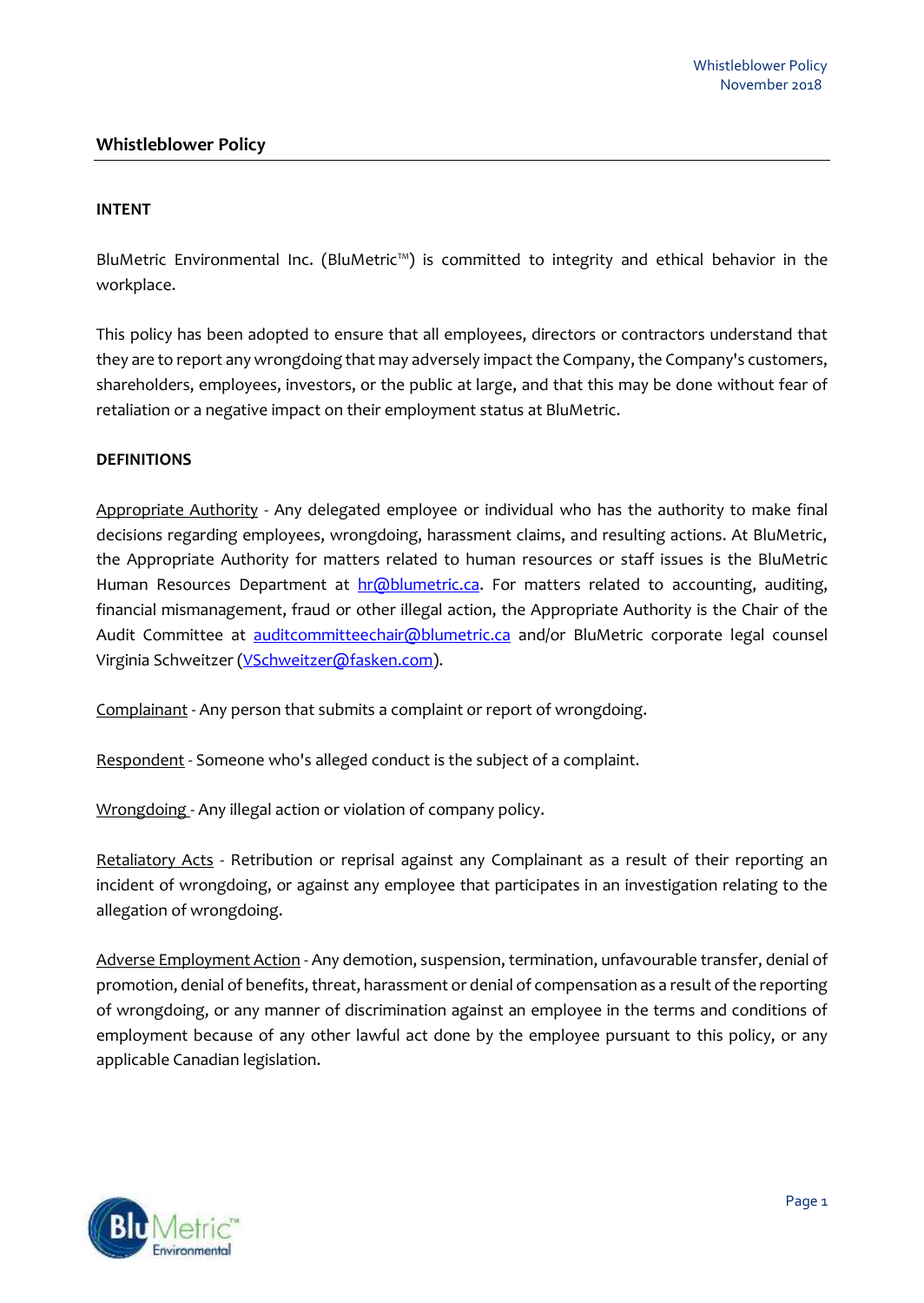# **GUIDELINES**

Individuals, employees, contractors, supervisors and managers who believe they have witnessed an act or acts of wrongdoing or is given a complaint of wrongdoing or retaliation, shall report the incident(s) immediately to their supervisor or Appropriate Authority.

## Procedures for Handling Complaints of Workplace Wrongdoing

Once the Complainant lodges a complaint with their supervisor or the Appropriate Authority, a discussion will take place that shall be kept confidential, to the extent allowed by the law. If desired by the Complainant, no written record will be kept of this initial discussion. During this discussion, the recipient of the complaint will explain all options available to the Complainant.

If the complaint remains informal, the Appropriate Authority will take steps to create an informal resolution that is acceptable to both the Complainant and Respondent.

If the Complainant wishes to proceed further with a formal complaint, the Complainant must then provide a written statement regarding the alleged workplace wrongdoing. The Respondent must then, on company letterhead, respond to each complaint, either admitting, denying, or explaining the allegations against them. The Respondent must sign his or her statement, which will then be attached to the original complaint.

The Appropriate Authority is responsible for determining and administering the methods and means for addressing complaints. The Appropriate Authority is also responsible for:

- Determining the veracity of allegations of wrongdoing or retaliation.
- Determining whether or not a reported act is indeed wrongdoing.
- Administering punitive or corrective actions if allegations are true.
- Administering punitive actions if allegations were knowingly falsely made.

At the conclusion of an investigation, the investigator must create a written report including a statement regarding any and all findings that have been proven, and a statement of decision on whether or not a wrongdoing has occurred or a Policy has been violated. A copy of the investigative findings shall be provided in writing to the Complainant and the Respondent.

# Records and Report Handling Procedures

In all cases, the BluMetric's Human Resources department shall retain records of all formal and informal investigations, resolutions, reviews and report findings for a minimum of five (5) years or for as long as any administrative or legal action arising out of the complaint is pending.

### Disciplinary Actions

Upon concluding that an instance of workplace wrongdoing has indeed occurred, the Respondent will be subject to disciplinary action, which may result in suspension of duties, or outright termination of employment and possible legal action depending on the severity of the action. Disciplinary actions